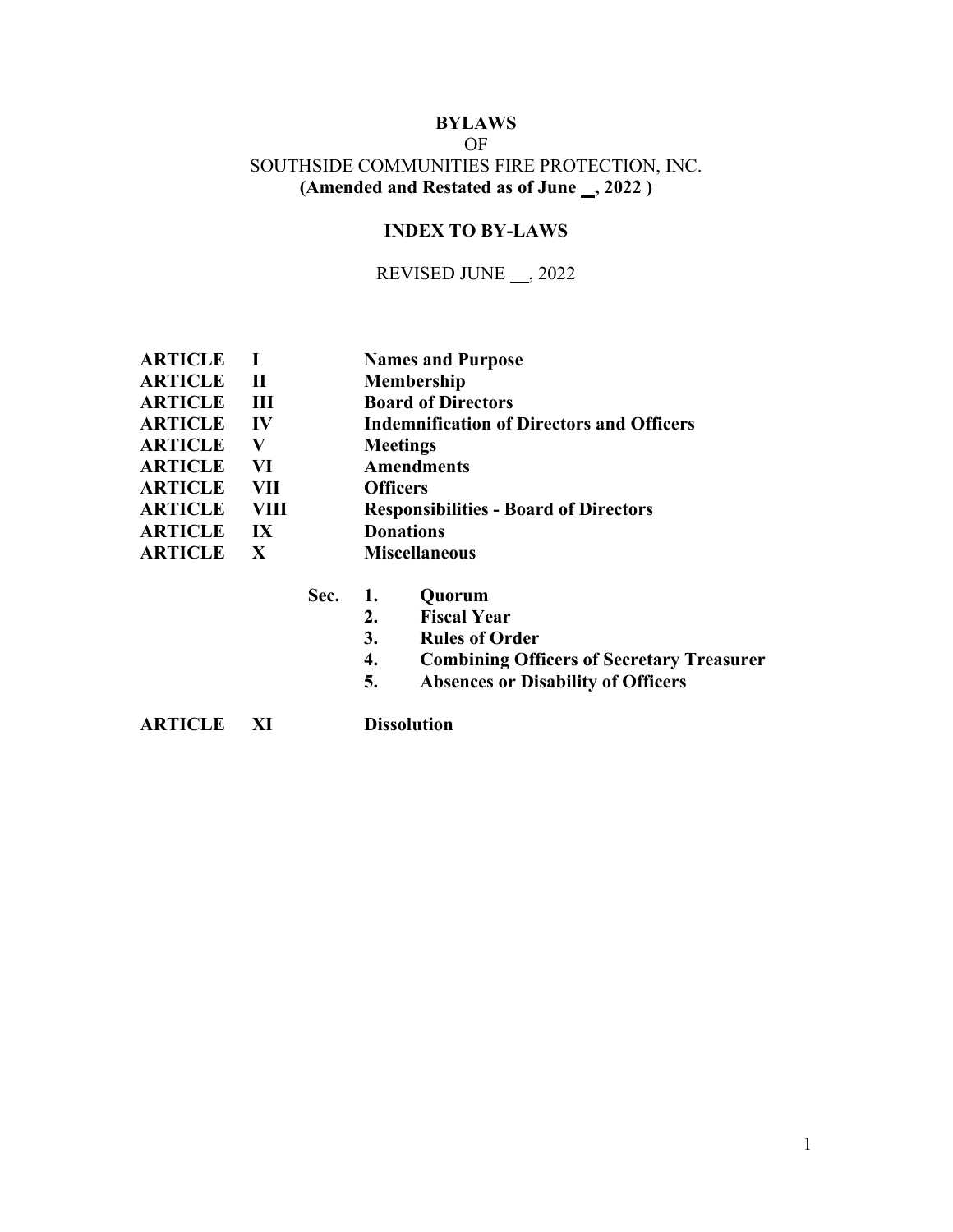### **ARTICLE I**

### **NAME AND PURPOSE**

- Section 1. The name of this corporation shall be: SOUTHSIDE COMMUNITIES FIRE PROTECTION, INC., (the "Corporation") and it is incorporated under the laws of the State of Georgia as a non-profit, civic, community service organization.
- Section 2. The purpose of the Corporation shall be to furnish Fire and or Emergency Medical Services and or Fire Watch protection services and such other services as contemplated in the Corporate Charter. (Rev.09/27/78).
- Section 3. The tradenames of the Corporation shall be "CHATHAM EMERGENCY SERVICES," "CHATHAM EMS," and "CHATHAM FIRE."

### **ARTICLE II**

#### **MEMBERSHIP**

The Corporation has no members.

#### **ARTICLE III**

#### **BOARD OF DIRETORS**

- Section 1. General Powers. The control and management of the Corporation and its property is vested in the Board of Directors.
- Section 2. Board of Directors: Terms of Office. The Board of Directors shall be comprised of not less than eight (8) nor more than thirteen (13) directors. A director must either live or represent an entity that transacts business in the fire service area covered by Chatham Emergency Services; however, at no time shall there be more than three directors who are non-residents of Chatham County. Pursuant to the Contract of the Provision of Fire Protection Services Between Chatham County, Georgia and the Corporation entered into December 17, 2021 and as long as it or similar agreement is in effect and the County is actively funding all expenses and aspects of the fire protection services, including, but not limited to: salaries; benefits; protective gear and uniforms; apparatus purchase and repair; parts; support vehicles purchase and repair; land acquisition; station(s) building, and remodeling, etc., three (3) Directors shall be appointed by and represent the Chatham County Board of Commissioners; however, each Director appointed by the Board of Commissioners must reside in Chatham County. The County Commission appointees' terms will immediately expire if the County fails to fund any aspect of the fire protection services, or a contractual agreement between the two entities for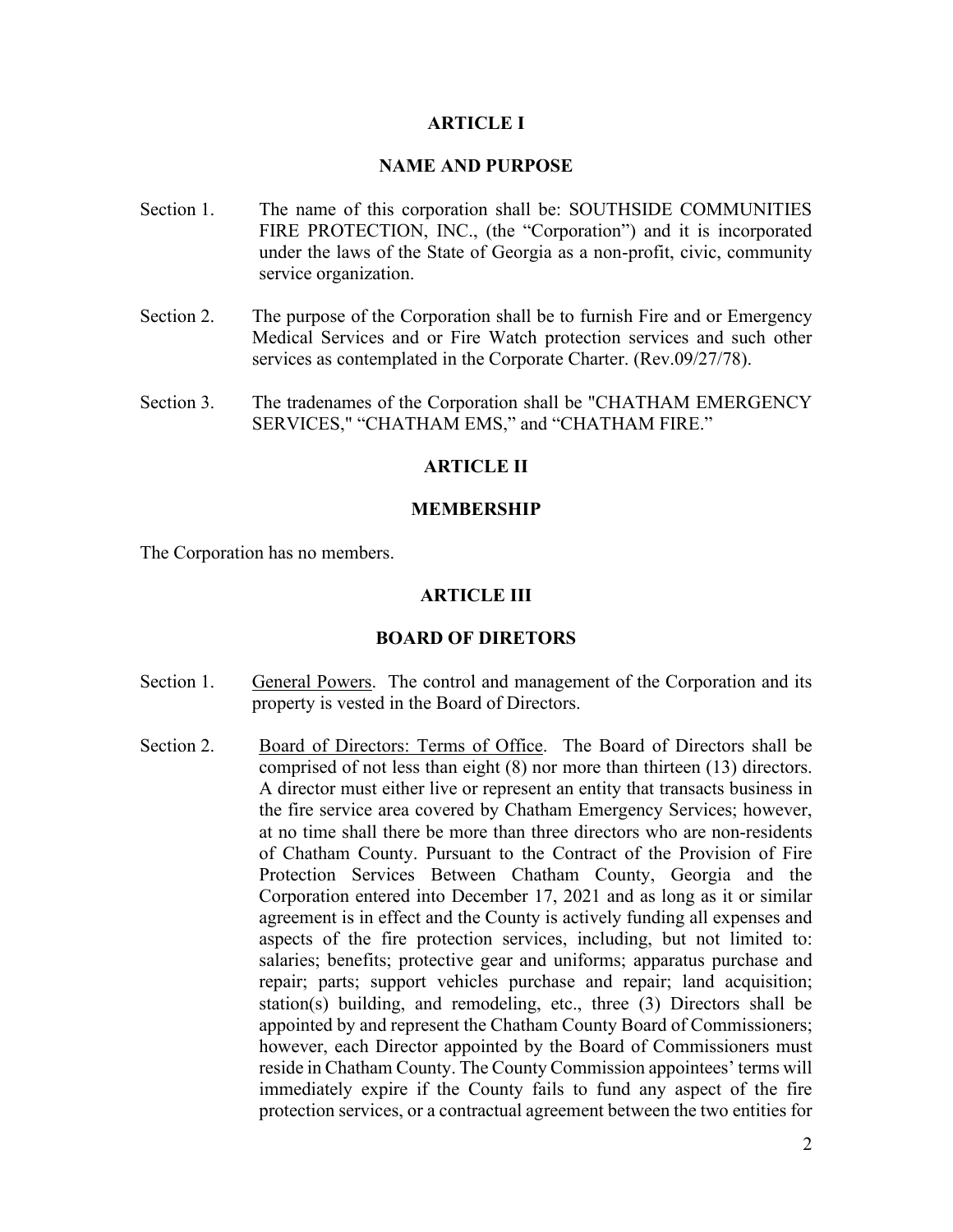fire protection services is no longer in place. The term of each director shall be three (3) years or until a successor has been duly elected. Terms shall begin on July  $1<sup>st</sup>$  and end on June  $30<sup>th</sup>$  three years later. A director may serve four (4) consecutive terms and thereafter may not succeed himself or herself and must remain off the Board of Directors one year before being eligible for reelection. Directors serving on the Board of Directors as of the date of the restatement and amendment of these Bylaws shall serve a term of office computed from the time each director was last elected to the Board of Directors, and such last election shall be considered such director's first election to the Board of Directors for purposes of calculating successive term limitations under this Section 2. For any such director the term shall expire on June  $30<sup>th</sup>$  of the third year following their previous election.

- Section 3. Emeritus Director. By majority vote of the Board of Directors a person may be appointed to serve as an Emeritus Director based upon said person's experience, knowledge, training, etc. which may be beneficial to the Corporation. The Emeritus Director need not be a resident of Chatham County and the Emeritus Director shall have no voting rights. The term of an Emeritus Director shall be for three years and may serve four consecutive terms.
- Section 4. Procedure. Vacancies occurring on the Board of Directors at any time during a year will be filled as provided in this Section 4 or as provided in Section 5 below. In March of every year, a Nominating Committee shall form to screen and recruit nominees to fill vacancies scheduled due to expiration of terms on June 30th of the then current year and also to fill any other vacancies that have not been filled pursuant to Section 5 below. The Nominating Committee shall consist of three members of the Board of Directors appointed by the President and announced to the Board of Directors at the regularly scheduled meeting of the Board of Directors held in March.

The Nominating Committee may receive potential nominees from any member of the Board of Directors. At the April and May meetings of the Board of Directors, the Nominating Committee shall offer a report of its progress securing nominees. At the June meeting of the Board of Directors, the Nominating Committee shall place before the Board of Directors a slate of nominees for the vacancies to be filled and at that time other persons may be nominated for consideration by members of the Board of Directors following which the nominations shall be closed and the vote taken.

Section 5. Filling of Vacancies and Removal. In the case of any vacancy on the Board of Directors through, death, resignation, disqualification, removal, or other cause, the position may be filled for the remainder of the term as provided in Section 4 of this Article or may be filled by a two-thirds vote of the directors present at any meeting of the Board of Directors, except for a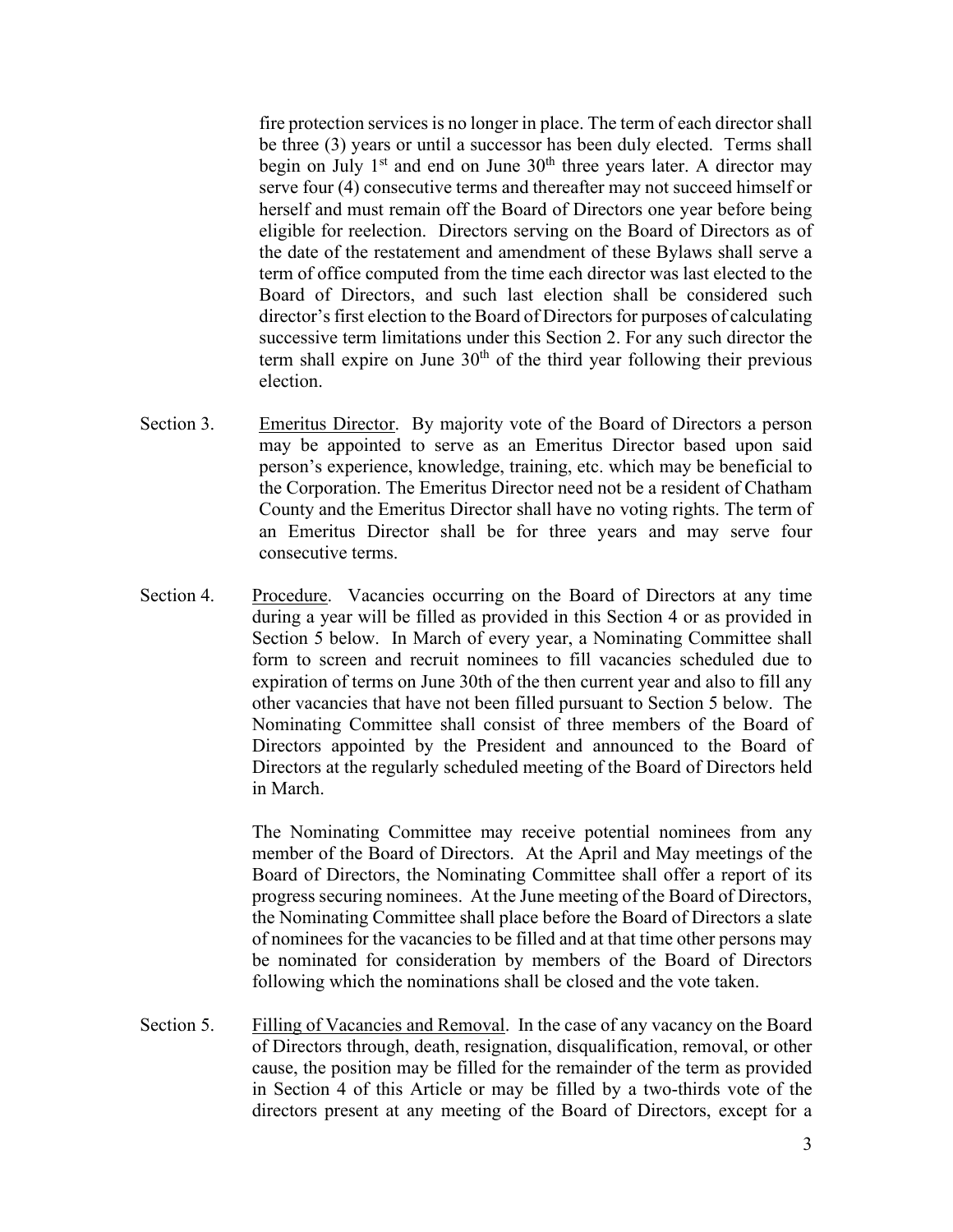vacancy of a director appointed by the Board of Commissioners, which shall be filled for the remainder of the term by an appointment from the Board of Commissioners. Any member of the Board of Directors may be removed from office by the affirmative vote of at least two-thirds (2/3) of the members of the Board of Directors of the Corporation for good cause, including but not limited to failing to regularly attend meetings, conflict of interest, actions inconsistent with Board decisions, etc.

Section 6. Staggered Terms. It is the intent that the directors' terms shall be staggered to provide for continuity of actions with one-third of the directors' terms expiring each year. To that end, the initial appointments by the Board of Commissioners of Chatham County shall be one director for a one year term, one director for a two year term and the third director for a three year term. All subsequent appointments by the Board of Commissioners of Chatham County shall be for three year terms.

#### **ARTICLE IV**

#### **INDEMNIFICATION PROVISIONS**

#### Section 1. Indemnification of Officers and Directors.

(a) To the fullest extent permitted, and not otherwise prohibited, by the Georgia Nonprofit Corporation Code as the same may be amended from time to time, the Corporation shall, except as may be prohibited by applicable law, indemnify every officer and member of the Board of Directors against any and all reasonable expenses (including, but not limited to, reasonable attorneys' fees) incurred by or imposed upon such officer or member of the Board of Directors in connection with any threatened, pending or completed action, suit or other proceeding, whether civil, criminal, administrative or investigative, and whether formal or informal (including, without limitation, the settlement of any such action, suit or proceeding, if approved by the then-existing Board of Directors) to which he may be made a party by reason of being or having been an officer or member of the Board of Directors of the Corporation, whether or not such person is an officer or member of the Board of Directors of the Corporation at the time such expenses are incurred. The officers and members of the Board of Directors of the Corporation shall have no personal liability with respect to any contract, borrowing or other commitment made by them, in good faith, on behalf of the Corporation and the Corporation shall, to the extent not prohibited by applicable law, indemnify and forever hold each such officer and member of the Board of Directors free and harmless from and against any and all liability to others on account of any such contract, borrowing or commitment.

(b) Expenses incurred by any person who was or is a party or who is threatened to be made a party to any threatened, pending or completed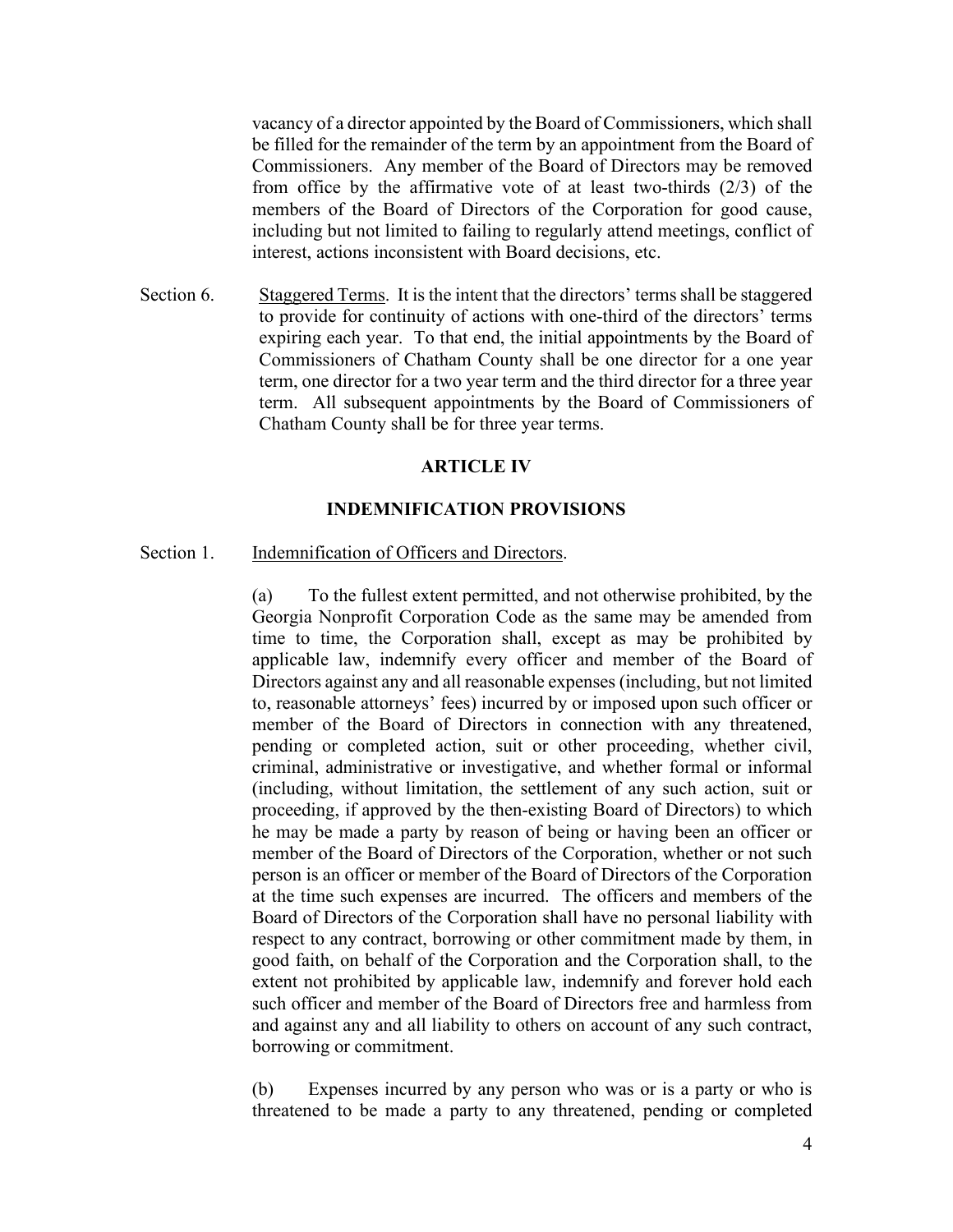action, suit or proceeding, whether civil, criminal, administrative or investigative, and whether formal or informal, by reason of the fact that he is or was an officer or member of the Board of Directors of the Corporation in defending such action, suit or proceeding, may be authorized by the Board of Directors pursuant to O.C.G.A. § 14-3-853(c) to be paid by the Corporation in advance of the final disposition of such action, suit or proceeding, if the person delivers to the Corporation:

 (1) A written affirmation of the director's good faith belief that the director has met the relevant standard of conduct described in Section 9.1(d) or that the proceeding involves conduct for which liability has lawfully been eliminated under a provision of the articles of incorporation; and

 (2) The director's written undertaking to repay any funds advanced if it is ultimately determined that the director is not entitled to indemnification under this part.

(c) Any right to indemnification provided for herein shall not be exclusive of any other rights to which any officer or member of the Board of Directors, or former officer or member of the Board of Directors, may be entitled, and such indemnification shall inure to the benefit of the heirs, executors and administrators of such indemnified person. The Corporation may purchase and maintain officers' and directors' liability insurance on behalf of any such persons. If such insurance is not available, or is not obtainable at a cost which the Board of Directors determines to be reasonable, the Board of Directors may otherwise reserve or fund the obligations set forth in this section.

(d) Indemnification pursuant to this Article 8 shall be allowed if the officer or member of the Board of Directors conducted himself or herself in good faith; and he or she reasonably believed: (i) In the case of conduct in his or her official capacity, that his or her conduct was in the best interests of the corporation; (ii) In all other cases, that his or her conduct was at least not opposed to the best interests of the corporation; and (iii) In the case of any criminal proceeding, he or she had no reasonable cause to believe his or her conduct was unlawful. Said indemnification shall only be made after a determination in accordance with O.C.G.A. § 14-3-855(b) that the officer or director has met this standard of conduct.

(e) Not withstanding anything to the contrary herein, the Corporation shall indemnify a director or officer who was successful, on the merits or otherwise, in the defense of any proceeding to which the director or officer was a party because the director or officer was a director or officer of the corporation against reasonable expenses incurred by the director or officer in connection with the proceeding.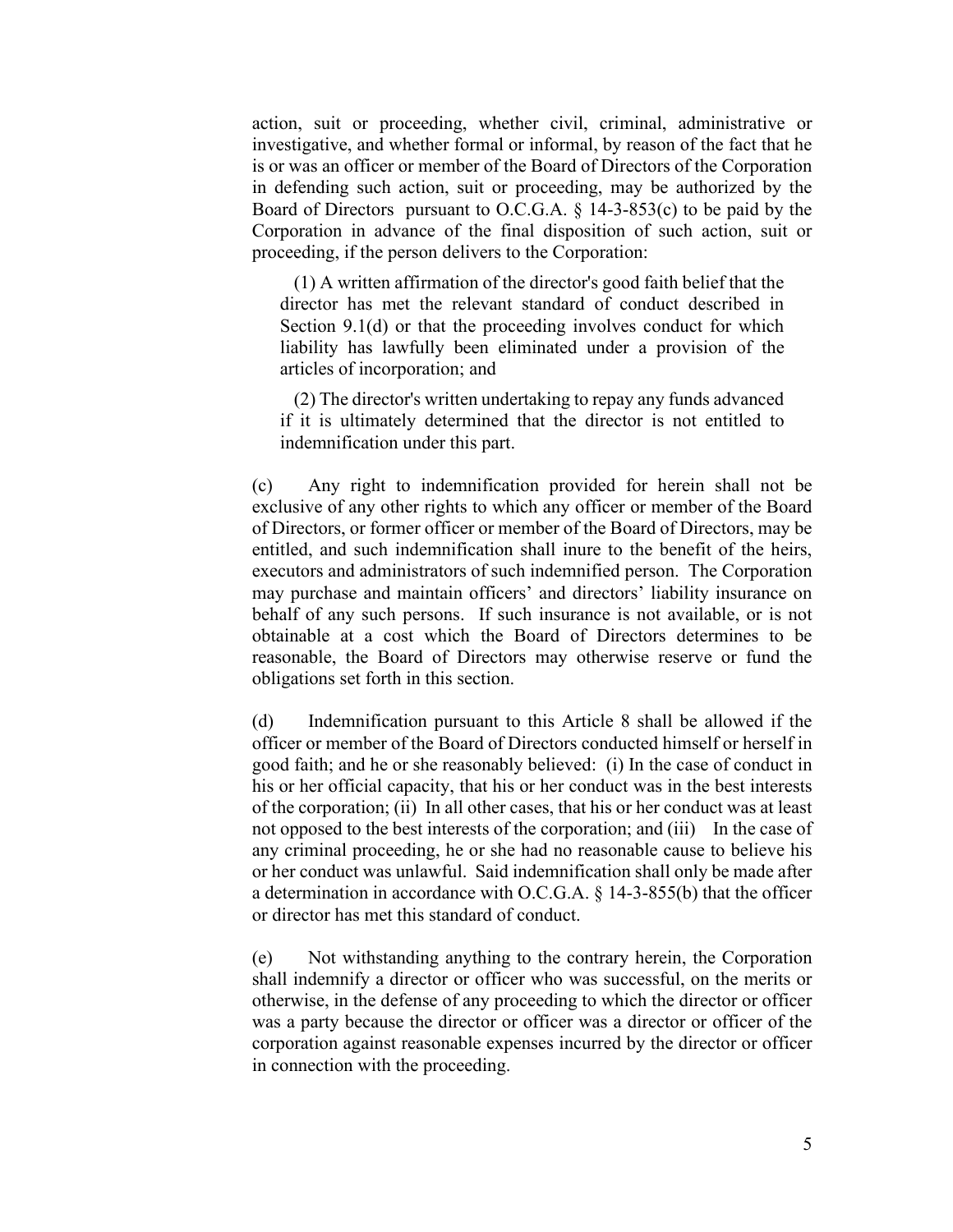#### **ARTICLE V**

#### **MEETINGS**

Section 1. Regular Meetings. The Board of Directors shall meet at least once a month at the call of the President. All Directors will be notified at least five (5) days prior to the monthly meeting. All proceedings will be recorded and the minutes shall state the members present, the reports of committees and all votes taken. Action by the Board of Directors will be by majority vote of the directors present and a majority of the then serving directors shall constitute a quorum for conducting a meeting and transacting business. The Board of Directors may permit any or all directors to participate in a regular, annual, special meeting in-person through the use of telephone or electronic or video conference and the meeting may be conducted through use of telephone or video conference. A director participating in a meeting by the means described herein is deemed to be present in person at the meeting.

> On occasion matters may be presented during a meeting of the Board of Directors upon which a vote is to be taken, however, due to additional information requested by the Directors no vote is taken. In that situation, the President shall have the authority to call for a vote via e-mail or other electronic means upon the Directors receipt of the additional information following the meeting. The results of said vote shall be included in the minutes of the next meeting of the Board of Directors.

- Section 2. Special Meetings. Special meetings of the Board of Directors shall be held whenever called by the President or any four (4) directors. The Secretary shall give notice of each special meeting of the Board of Directors, at least two (2) days prior to the meeting by personal delivery, facsimile, or E-mail (provided the recipient of such E-mail notice acknowledges the receipt of such notice by responding thereto); but such notice may be waived by any member. Unless otherwise indicated in the notice thereof, any and all business may be transacted at any special meetings.
- Section 3. Annual Meeting. The annual meeting of the Board of Directors shall be held within the first three months of the fiscal year, i.e., in July, August or September.
- Section 4. Emergency or Urgent Circumstances. In the event of a time sensitive or urgent situation and action is needed by the Board of Directors immediately, the President may call for a vote to be taken by e-mail or other similar means if the two day notice of Section 2 above for a special meeting is not practical. The results of any such vote shall be noted in the minutes of the next meeting of the Board of Directors.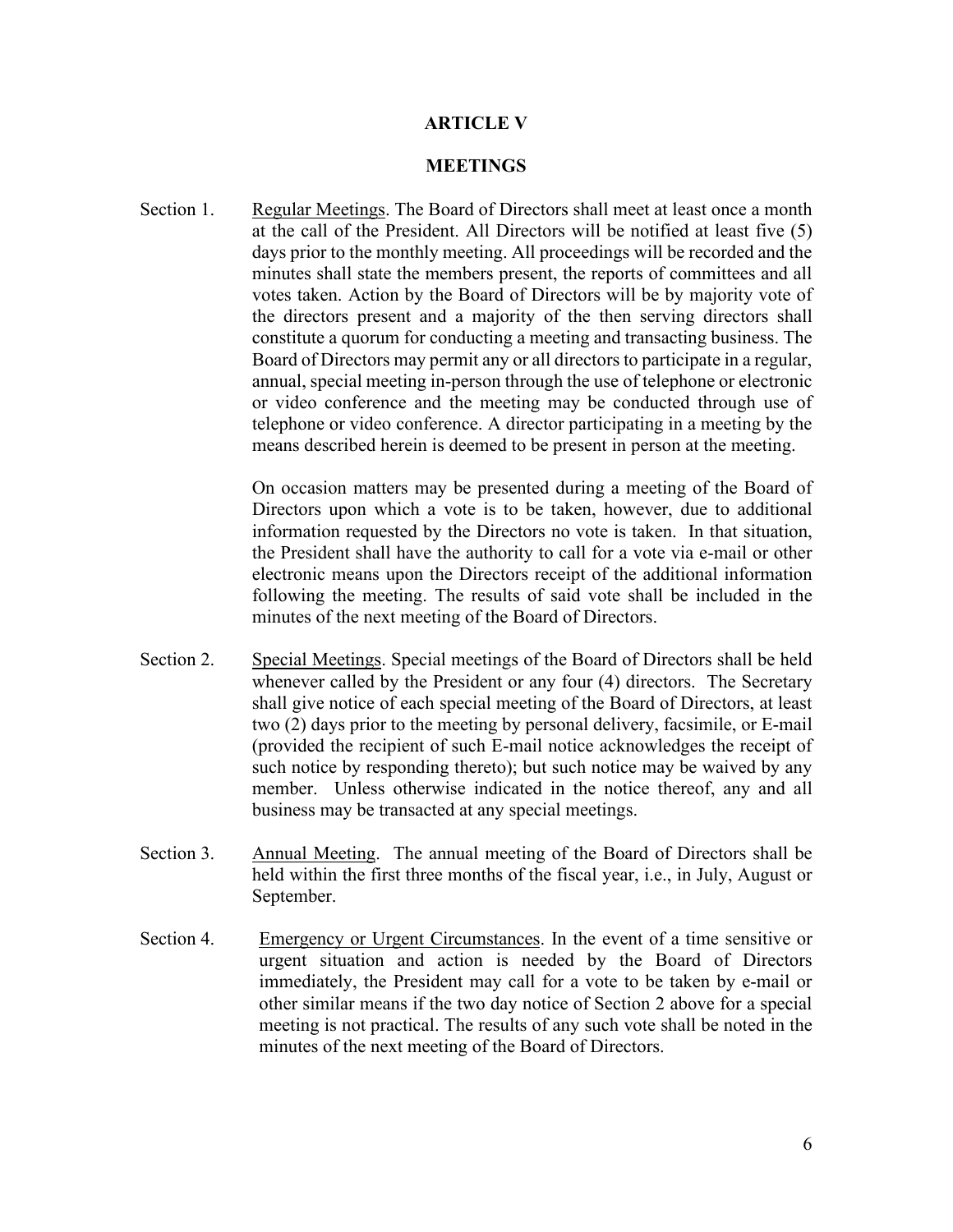### **ARTICLE VI**

#### **AMENDMENTS**

- Section 1. The Bylaws or Articles of Incorporation of the Corporation may be amended by an affirmative vote of at least two-thirds (2/3) of the directors then present at (i) the Annual Meeting of the Board of Directors, (ii) at any special meeting called for the purpose of considering such amendment, or (iii) at any regular meeting of the Board of Directors provided the Secretary has given two weeks advanced written notice of such potential amendment to the members of the Board of Directors.
- Section 2. These Amended and Restated By-Laws shall become effective immediately upon the majority vote of the membership following recommendation by the Board of Directors as per Section 1 of Article V the previous version of these Bylaws.

## **ARTICLE VII**

### **OFFICERS**

- Section 1. The Board of Directors shall elect the officers of the Corporation. All officers must be directors. The following are the functions and duties of the Officers of this Corporation.
	- A. President The President will preside at all meetings of the Board of Directors, appoint all committees, perform all other duties which may be delegated to him by the Board Directors and perform all other duties usually incumbent in said office.
	- B. Vice President The Vice President shall preside at all meetings in the absence of the President, shall assist the President in carrying out the duties of his office, shall perform such duties as delegated to him or her by the President and the Board of Directors, and perform all other duties usually incumbent on said office.
	- C. Secretary The Secretary shall be responsible for the minutes of all meetings, shall be responsible for all official records and shall perform such duties as delegated by the Board of Directors, and perform all other duties usually incumbent of said office.
	- D. Treasurer The Treasurer prepare an annual financial report for the annual meeting  $\setminus$  and shall perform such duties delegated by the Board of Directors and perform all other duties usually incumbent of the office.
- Section 2. The Board of Directors shall elect officers at the Annual Meeting.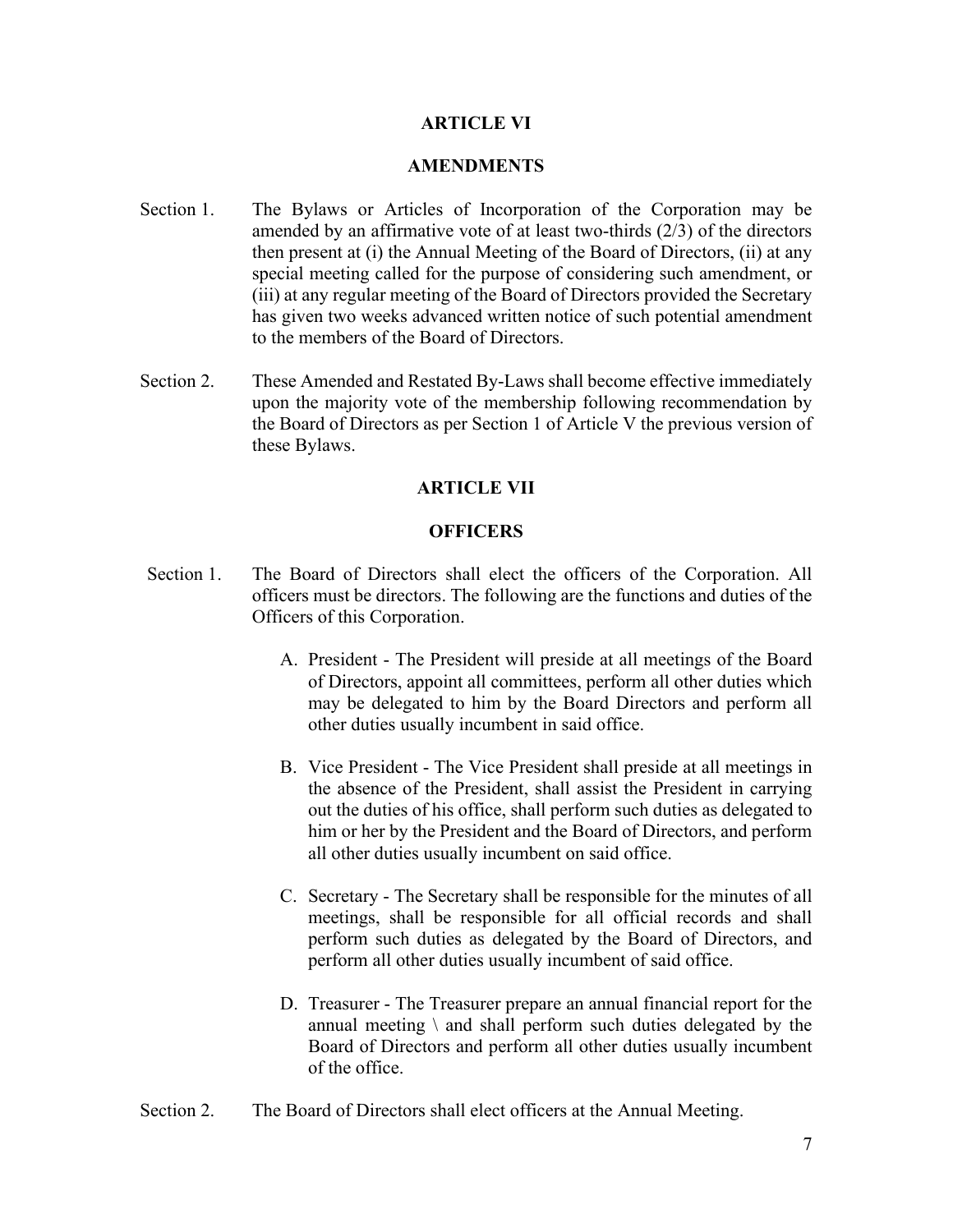### **ARTICLE VIII**

### **RESPONSIBILITIES - BOARD OF DIRECTORS**

- Section 1. Primary Responsibilities The primary responsibilities of the Board of Directors are the oversight of the CEO, policy guidance and assistance to the Corporation on community matters and issues.
- Section 2. Chief Executive Officer Subject to the approval by three-fourths majority of the Board of Directors, the Board shall hire a CEO at a salary to be determined by the Board. The CEO shall be responsible for all day-to-day operations of the Corporation, including but not limited to signing of all contracts and financial instruments, hiring of consultants, assistants, firefighters and EMS personnel, mechanics, security personnel and other support staff as required to complete the business of the Corporation with salaries to be approved by the Board and enforcement of personnel policies.
- Section 3. The Board shall be responsible, upon recommendation by the CEO, of approving or denying the appointment of a Divisional Chief for each of Southside's Divisions (Southside, Islands, Montgomery, Skidaway &  $7<sup>th</sup>$ District). Subject to unanimous approval by the Board of Directors, each member of the Board of Directors shall be entitled to compensation for each meeting attended, to be not less than twenty dollars (\$20.00) or more than fifty dollars (\$50.00), provided further that no member of the Board of Directors shall be paid sums for attending more than two meetings per calendar month.
- Section 4. The Board shall cause an audited financial report and audited 401-k report to be prepared at the end of each fiscal year and have such other audited reports made as deemed necessary. The cost of such audits shall be paid from the funds of the Corporation
- Section 5. The Board will designate a bank or banks for deposit of all funds and shall designate those authorized to sign checks.
- Section 6. The Board will bond such personnel as deemed necessary.
- Section 7. One or more petty cash funds may be established, the combined total not to exceed \$100.00. Disbursements will be limited to those individuals designated by the CEO, and accounting of monies spent will be required.
- Section 9. The Executive Committee, comprised of the President, Vice-President, Secretary, Treasurer, and Immediate Past President; in addition to duties for Southside Communities Fire Protection, Inc., shall serve as Directors of Southside Emergency Management, Inc., for a term determined by Southside Emergency Management, Inc., By-Laws.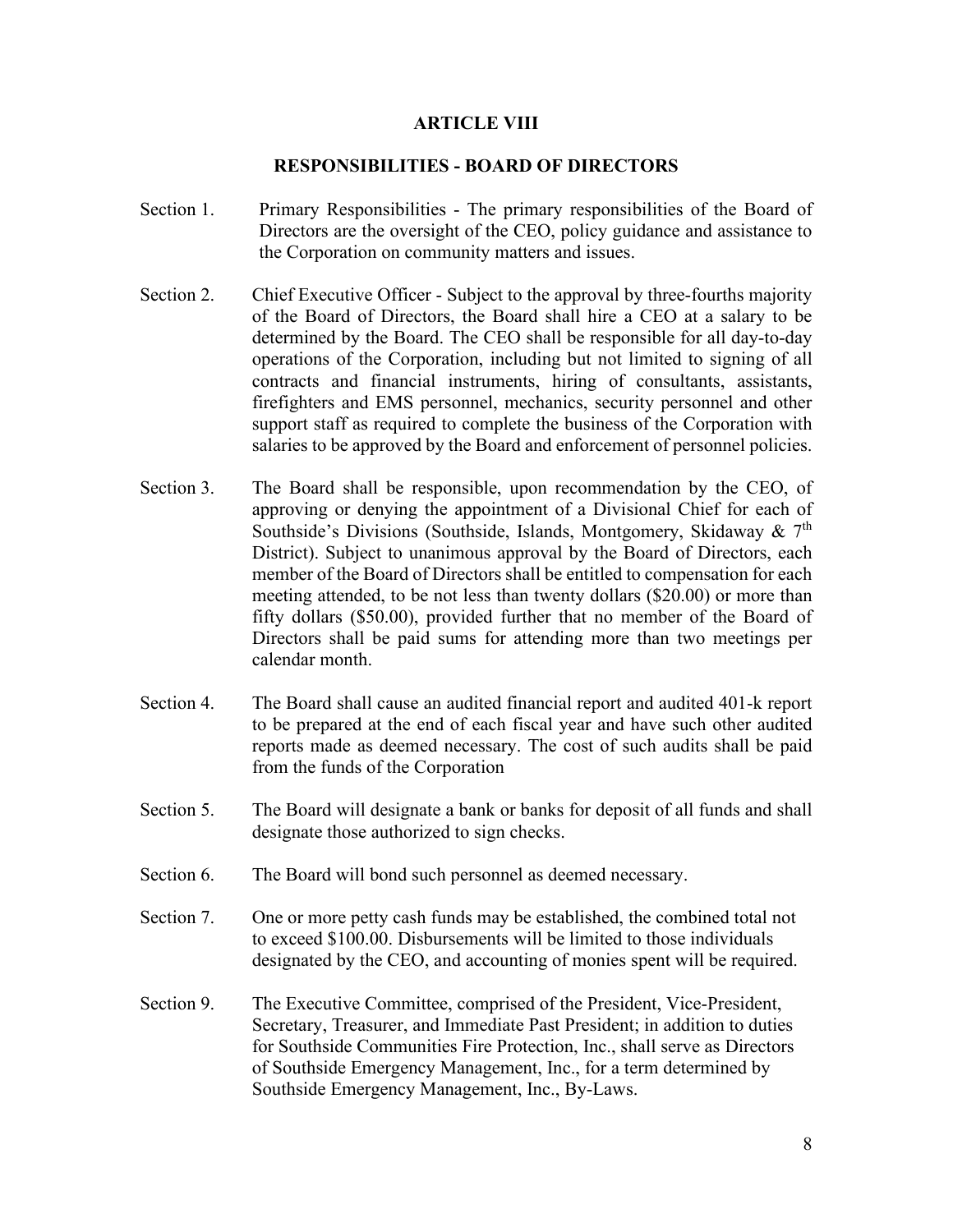Section 11. The Board of Directors shall have the authority to create, establish, fund and control the appointment and removal of all board members of any entity it creates as either a for profit entity for any related purpose of the Corporation or a non-profit tax exempt charity foundation for the purpose which may, among others, include the purpose of serving firefighters and public safety personnel and their immediate families, as well as to engage such actions to promote the health, welfare, safety awareness, and education or support to promote and encourage a non-profit organization of similar purpose. Any for profit entity created shall not affect the nonprofit tax-exempt status of the Corporation.

# **ARTICLE IX**

#### **DONATIONS**

Section 1. The Board of Directors shall exercise the sound discretion in accepting or rejecting any and all donations.

#### **ARTICLE X**

#### **MISCELLANEOUS**

- Section 1. Quorum A quorum shall be  $50\%$  of the then sitting membership of the Board of Directors at the time the meeting is called. If a quorum is not present on the date first appointed, the meeting shall be adjourned for seven days and a second call sent out, at which time those present shall constitute a quorum for the transaction of all business.
- Section 2. Fiscal Year The fiscal year of Corporation shall be from July 1st of each year to June 30th of the following year. The Annual Meeting of the Board of Directors of the Corporation shall be within the first three months of each fiscal year.
- Section 3. Rules of Order Unless specified otherwise herein, Robert's Rules of Order shall govern in all meetings.
- Section 4. The Board of Directors, in its discretion, may combine the office of the Secretary and Treasurer.
- Section 5. In the event of the absence or disability of any of the officers, the Board of Directors shall appoint another director to act temporarily.
- Section 6. The Board of Directors may adopt a conflict of interest policy and said policy may require annual statements from the directors and officers of compliance with said policy.